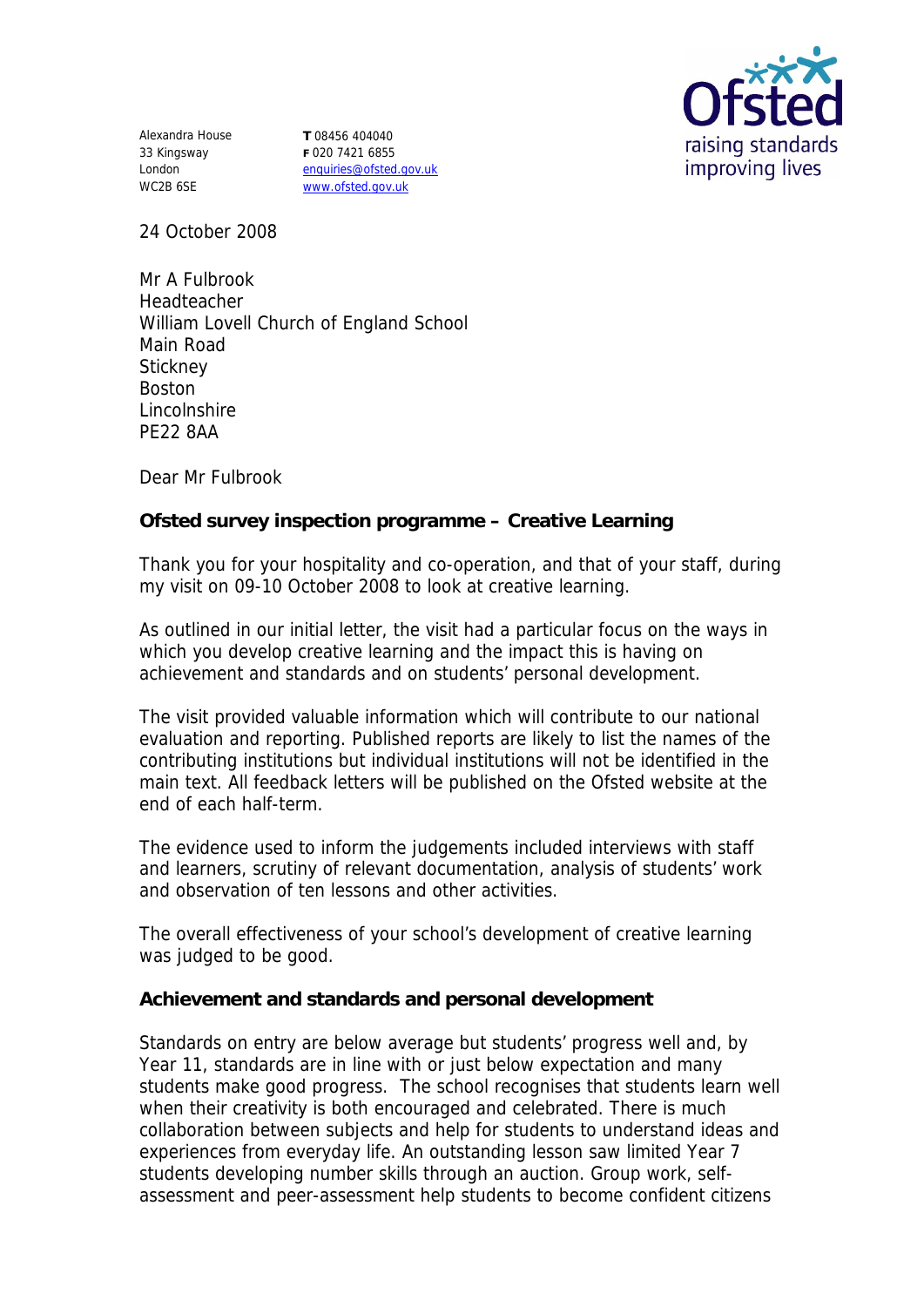of the school and wider community, to form opinions, and to work productively with others.

**Quality of teaching and learning in relation to the survey**

Teaching in most lessons was good and, in some, outstanding. The best lessons provided opportunities for students to hypothesise, make value judgements and develop abilities to work independently and collaboratively. Creative activities with clear links to the learning objectives especially captured students' attention. This approach was seen too in a student-led assembly providing illustrations of lives saved as a result of students' charitable projects.

Since the section 5 inspection in June 2007, considerable attention has been given to developing assessment techniques, monitoring progress and identifying areas for improvement. Monitoring of the quality of teaching and learning is well structured and comprehensive. There is evidence that it focuses on assessment methods that both identify and develop creative styles of learning. Lesson planning, however, does not routinely identify how creative learning might improve students' involvement and enjoyment and promote better learning. Use of information and communication technology (ICT) is firmly embedded in classroom practice, but its use to promote students' creativity is an area for development.

## **Quality of the curriculum**

Creative learning is well supported by a curriculum that is good overall, although the school's small size sometimes constrains flexibility. Particular strengths include an emphasis on assessment to promote learning, leading to enhanced use of creative activities. Cross-curricular links are strong in, for example, art, music and history, but time constraints are seen by some departments as a barrier. General studies teaching makes a highly effective contribution to developing students' thinking and critical skills as does the good range of extra-curricular and enrichment activities.

The impact of music specialist status, recently granted, is already being felt despite limitations of accommodation. Similar constraints apply in expressive arts but a lesson in the constrained space of the green room was outstanding, despite the limitations of just a tiny television to illustrate a choreographer's work.

All students, regardless of academic ability or disability can participate in and enjoy numerous activities. Many are outside timetabled lessons, for example, the boxathon and salsa dance session. With a strong, specific link through the Church, every opportunity is taken for community involvement.

Overall, there is a remarkably vibrant feel to the curriculum, with a culture in which creativity is celebrated and valued, and which has an impact much greater than the sum of individual contributions.